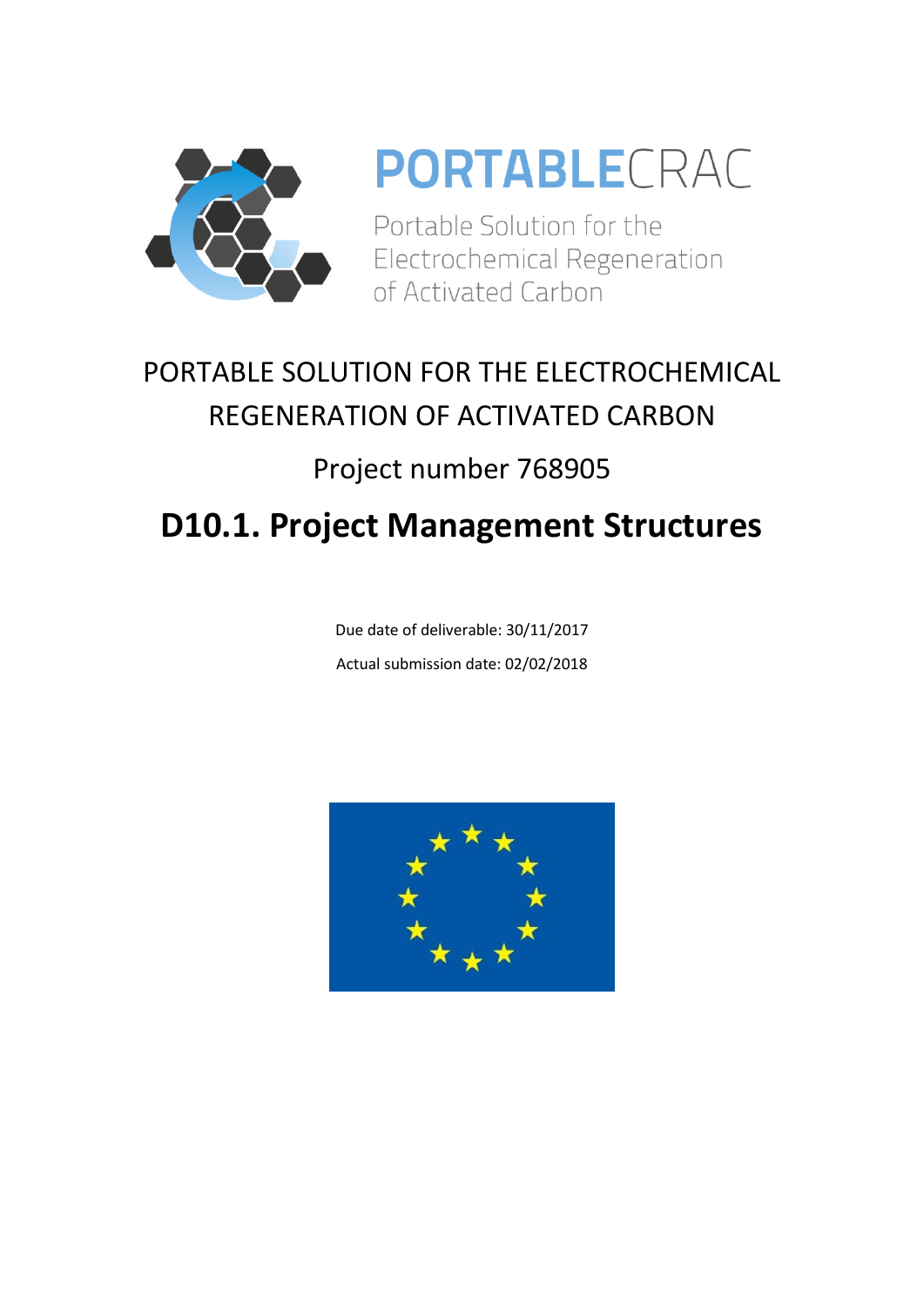



#### **TABLE OF CONTENTS**

| Α.        |  |  |  |  |
|-----------|--|--|--|--|
| <b>B.</b> |  |  |  |  |
| C.        |  |  |  |  |
| D.        |  |  |  |  |
| Ε.        |  |  |  |  |
|           |  |  |  |  |
|           |  |  |  |  |
|           |  |  |  |  |
|           |  |  |  |  |
|           |  |  |  |  |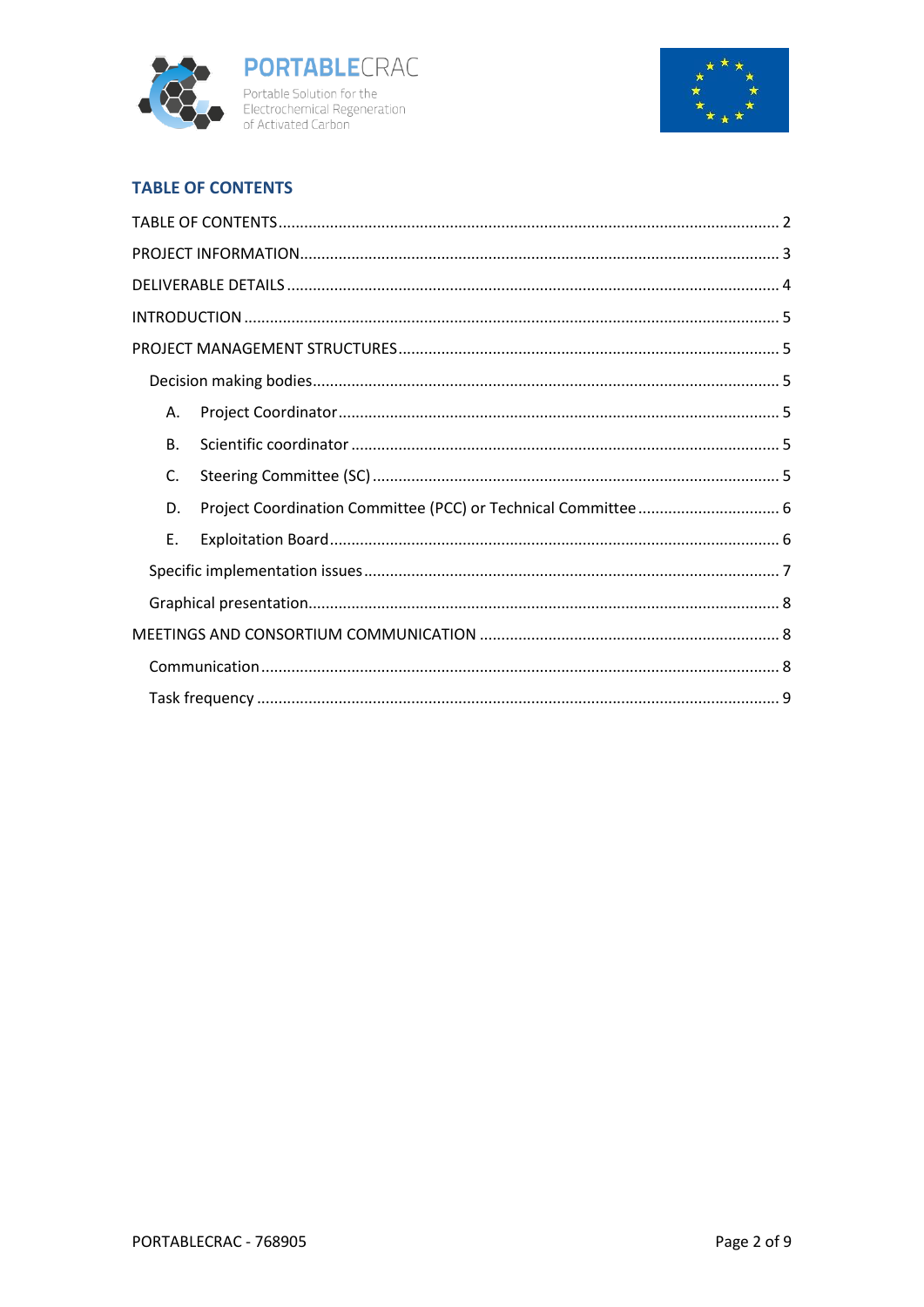



#### **PROJECT INFORMATION**

Project full title: PORTABLE SOLUTIONS FOR THE ELECTROCHEMICAL REGENERATION OF ACTIVATED CARBON

Acronym: PORTABLECRAC

Call: H2020-SPIRE-2017

Topic: SPIRE-09-2017

Start date: October 1<sup>st</sup> 2017

Duration: 36 months

List of participants:

| <b>Particip</b><br>ant No. | <b>Participant Organisation Name</b>   | <b>Short Name</b> | Country  |
|----------------------------|----------------------------------------|-------------------|----------|
| 1 (Coord)                  | Contactica S.L.                        | <b>CTA</b>        | Spain    |
| $\overline{2}$             | Envirohemp S.L.                        | <b>ENV</b>        | Spain    |
| 3                          | Grado Zero Innovation S.R.L.           | GZI               | Italy    |
| $\overline{4}$             | Empresa mixta valenciana de aguas S.A. | <b>EMIVASA</b>    | Spain    |
| 5                          | Agri pro ambiente consultores S.A.     | AGRI-PRO          | Portugal |
| 6                          | Universidad de Alicante                | UA                | Spain    |
| 7                          | Universidad de Vigo                    | <b>UVIGO</b>      | Spain    |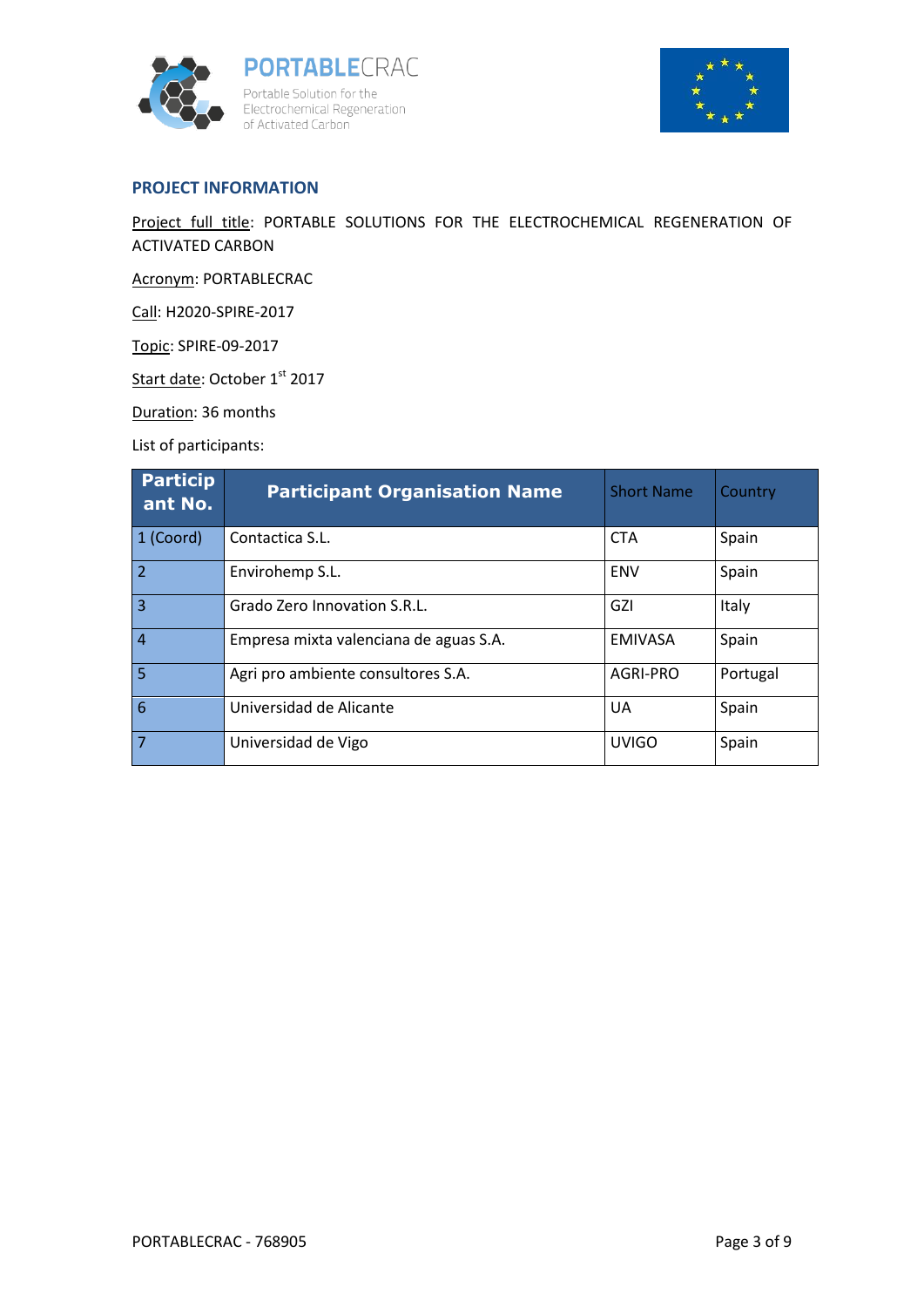



#### **DELIVERABLE DETAILS**

| Document Number: | D <sub>10.1</sub>                                                                                                                                                                                                                        |  |
|------------------|------------------------------------------------------------------------------------------------------------------------------------------------------------------------------------------------------------------------------------------|--|
| Document Title:  | <b>Project Management Structures</b>                                                                                                                                                                                                     |  |
| Period:          | 10012017 - 11302017                                                                                                                                                                                                                      |  |
| WP:              | WP10. Management based on KPIs and BSC                                                                                                                                                                                                   |  |
| Task:            | Task 10.1. Establishment of the project management structures                                                                                                                                                                            |  |
|                  | <b>CONTACTICA S.L.</b>                                                                                                                                                                                                                   |  |
| Author:          | contactica <sup>®</sup><br><b>Innovation</b>                                                                                                                                                                                             |  |
| Abstract:        | This<br>explains the<br>document<br>management<br>structures<br>of<br><b>PORTABLECRAC.</b> The management and structure procedures are<br>established in order to coordinate the efforts of all the partners<br>involved in thisproject. |  |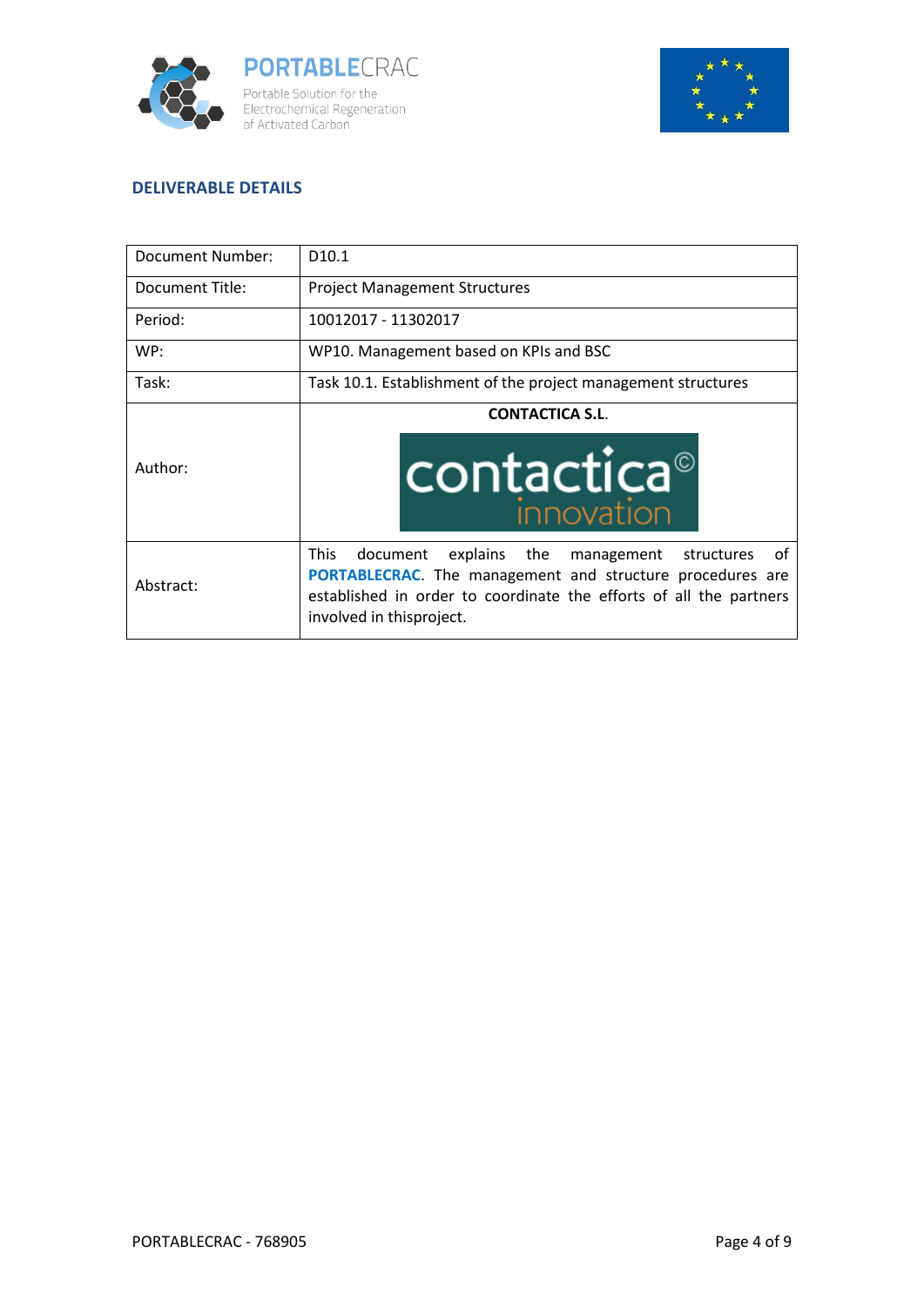



#### **INTRODUCTION**

The management and structure procedures of PORTABLECRAC project are described in the Document of Action (DoA), in annex I of the Grant Agreement, as well as in the Consortium Agreement. The general management structure was explained in the project kick-off meeting, that took place in Alicante on October 10 - 11th, 2017.

#### **PROJECT MANAGEMENT STRUCTURES**

#### **Decision making bodies**

**A. Project Coordinator**

The coordinator of **PORTABLECRAC** is CONTACTICA Spain S.L. (CTA), and the person of the company responsible for this activity is Manuel Román Jimeno, CEO of the company. He will be in charge of making all contacts with the European Commission. He will provide the overall leadership and coordination and he will carry out the day-to-day operation of the project with the support of the Steering Committee and the Scientific Coordinator.

He will supervise the entire project, with special attention to coordinating the activities for the industrial partners in order to maximize efficiency and minimize risks. He will arrange the collection and exchange of documents concerning the project among participants. He will be also responsible for the distribution of EC funds to individual participants.

CTA has experience in the management of many European Projects, as well as international and national projects. CTA has developed bespoke project administration systems and methodologies to automate speed and increase the reliability and accuracy of many of the administrative tasks required and can bring a high degree of professional management to the project administration. The expertise of CTA will help **PORTABLECRAC**to keep to a minimum the costs, errors, delivery times and financial risks associated, sometimes, with the administration of large and complex projects.

**B. Scientific coordinator**

ENVIROHEMP (ENV) is the Scientific Coordinator. Carlos Sanchís as R&D manager is the responsible for this activity within **PORTABLECRAC**. The Scientific Coordinator will be in constant communication with the Project Coordinator, collaborating with the project management.

#### **C. Steering Committee (SC)**

It is comprised of the **Project Coordinator (CTA)**, the **Scientific Coordinator (ENV)** and **representatives of each partner**.The Steering Committee is the executive body of **PORTABLECRAC** and will be in charge ofthe project monitoring, dairy coordination and periodic reporting (including reviews), risk due diligence, trouble shouting, and applying fallback measures when necessary. This Committee is also responsible for the quality assurance of project results and financial monitoring of the project including partners. SC will also prepare the periodic reports, guiding the partners in the administrative requirements and establishing & benchmarking project milestones.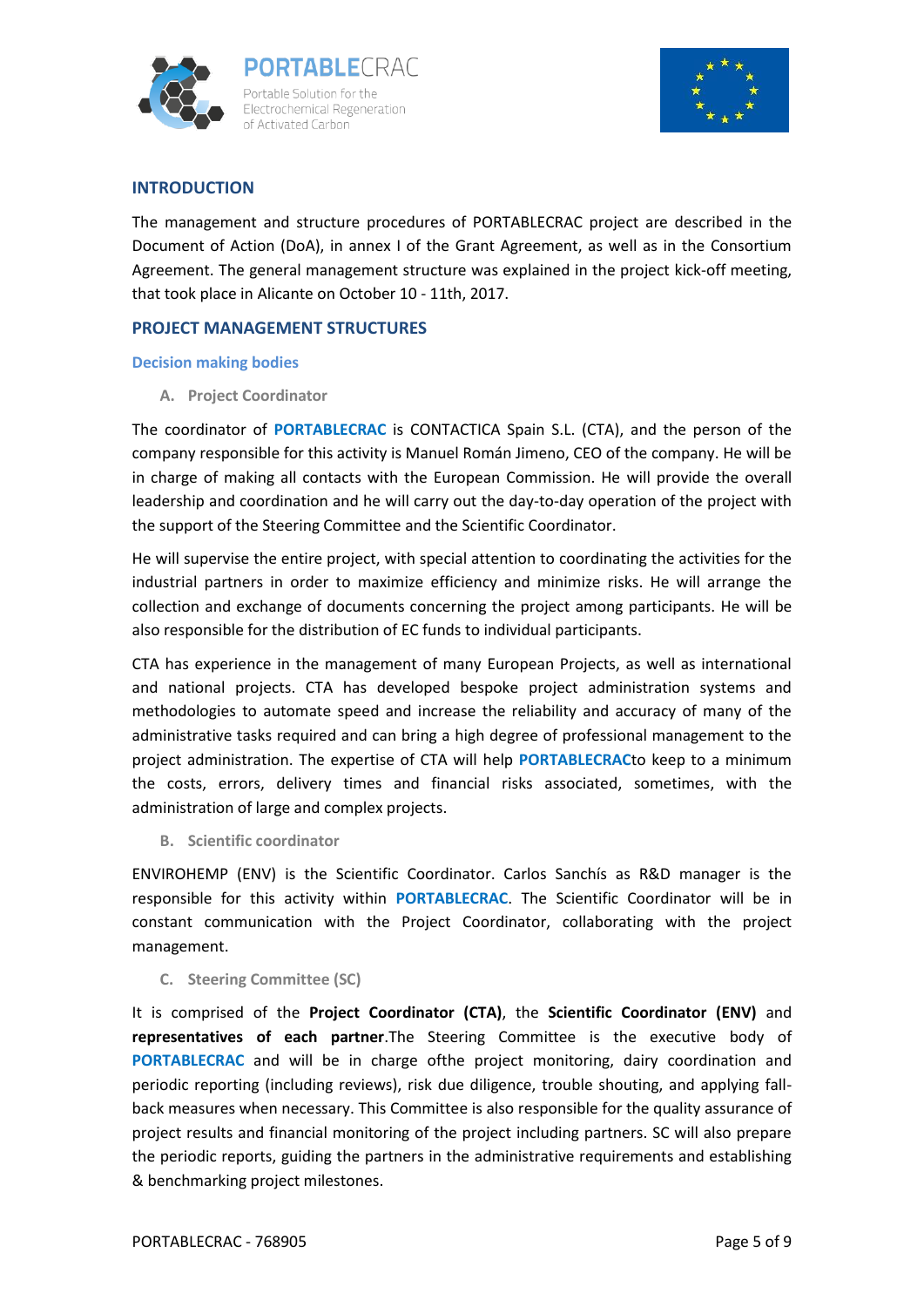



The SC will meet twice a year. Although it will be possible to call an extraordinary Steering Committee meeting in case of arising conflicts or any other trouble that could hinder the normal execution of the project.

The decision-making mechanism within SC will be by simple majority. In case of tie right of vote, the coordinator (CTA) will hold the decisive vote. No veto possibility will be present.

If a partner is absent during voting, the partner can give in advance to the coordination a written authorization (via email) with their vote to a specific decision. In case of not sending this written authorization they will lose the right to vote to that specific decision.

If a partner gives up the project once the project is running, the partner will lose the right of vote. If this partner is replaced, the vote will be given to the new partner. In case that the partner is not replaced, the decision making mechanism will continue being the same.

**D. Project Coordination Committee (PCC) or Technical Committee**

The Project Coordinator Committee (PCC) is composed by the **Project Coordinator (CTA), the Scientific Coordinator (ENV) and the WP leaders**in **PORTABLECRAC**.PCC will be responsible for assuring the timely completion of the work program, the management of the technical progress among WPs towards the objectives of the project, the coordination of knowledge transfer among the different work packages, the quality of the scientific/technological research as well as the exchange of results and knowledge among the consortium members to enable a transparency of concepts and a flexible data flow to support concurrent tasks.

Each individual team leader is responsible for technical issues and the project work at the partner site, the local task coordination and the timely production of results they are responsible for.

PCC will meet every three months to ensure the overall monitoring of the work progress. Since there will be 4 meetings per year, 2 of them will be combined with the planned meetings of the SC and the other two can be held through video or tele-conference

**Decision–making mechanism**: PCC will approve official reports, publications or any other technical decision affecting the project execution by simple majority. Final decisions will be presented to SC who will have the final vote to accomplish or not.

**E. Exploitation Board**

Exploitation Board will be instituted at the first meeting of the Project Coordination Committee and the Steering Committee. The Exploitation Management group will be constituted and chaired by CTA and advised by the R&D Leaders. This structure will ensure the efficient dissemination and exploitation of results from **PORTABLECRAC**.

CONTACTICA SL (CTA) will be the Exploitation Manager and its CEO, Manuel Román Jimeno, will be the responsible for this activity. Manuel Román Jimeno owns Bachelor in Economics, MBA in the EOI business school and postgraduate studies in the Swedish School of economics. He has long experience as international project director in HAB winery group belonging to Acciona Group, where he was in charge of the management of knowledge and intellectual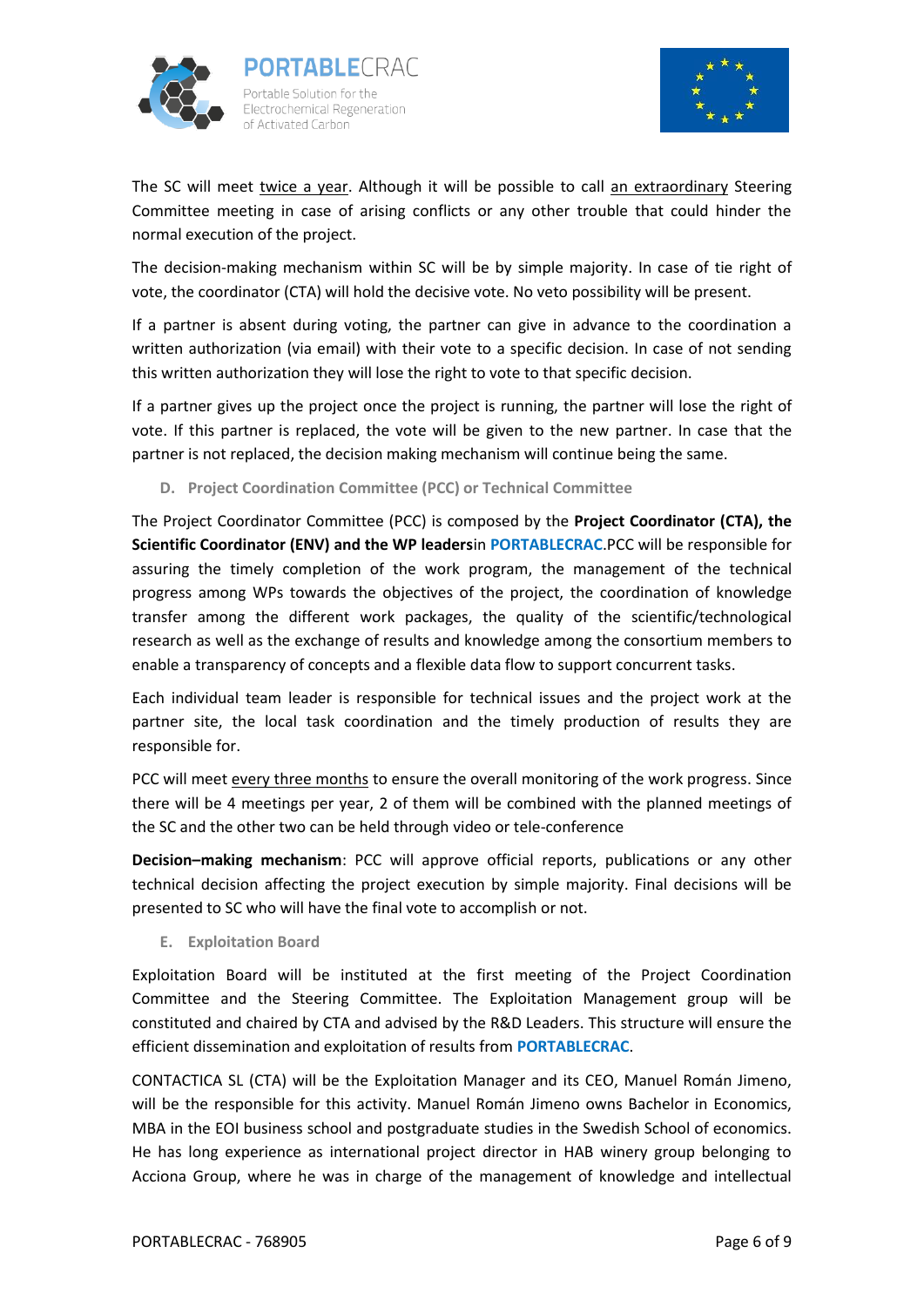



property. He created CONTACTICA in 2010 and he is the current director of the company where he coordinates, develops and executes projects in the innovation field.

Manuel Román is also in charge of the management of knowledge and intellectual property of the company projects and he will be responsible, as an impartial person, for generating and managing the formal Exploitation plan for **PORTABLECRAC**.

Moreover, he will be responsible for all IPR both Foreground and Background. He will be in charge of the oversight of the commercial assessment and protection of any Foreground IP generated by the project, as well as negotiation of license agreements to enable the transfer of project's results outside the consortium for exploitation purposes. Additionally, CTA will help in recruiting the services of an European Patent Attorney when prosecuting patents and license rights.

Management of IPRs will be performed following the IAPED methodology: IDENTIFY–ASSESS– PROTECT–EXPLOIT-DISSEMINATE**.** All exploitable results will be identified, assessed and protected first, and only then will exploitation and dissemination take place. Dissemination of results by any partner will have to be authorised by the SC.

Within this context, preliminary arrangements related to the future exploitation of results have been agreed at proposal stage by SME partners and RTD partners, based on their different roles through the added-value chain.

There will be an exploitation planin order to guarantee a correct handling of knowledge and technology dissemination and exploitation. It will also include conditions for confidentiality and conditions regarding publications of results.

The plan will include a special clause, operative at the end of the Project and related to the potential objects of commercialization. A special attention will be paid to the dissemination of results that could lead to the industrial application. The industrial partners from the consortium will have a free access to obtained knowledge, with the limits established in the background IPR or others specified by the RTDs and defined in the Consortium Agreement

#### **Specific implementation issues**

- Conflict Resolution. Any conflict issues arise between parties will be submitted to the Steering Committee for mediation and resolution.
- Risk and contingency management will be performed by the Coordinator and Project Coordination Committee using Failure Mode Effects Analysis (FMEA) techniques applied to individual Work Packages and across the inter-dependencies between WPs. This will enable an accurate assessment of risk and the application of a remedial action depending on the severity of the detected failure, being the three main levels of action:
	- o Repeating elements of the task and varying the activity to produce an improvement on the result.
	- o Compensating lower levels of achievement by adjusting related deliverables.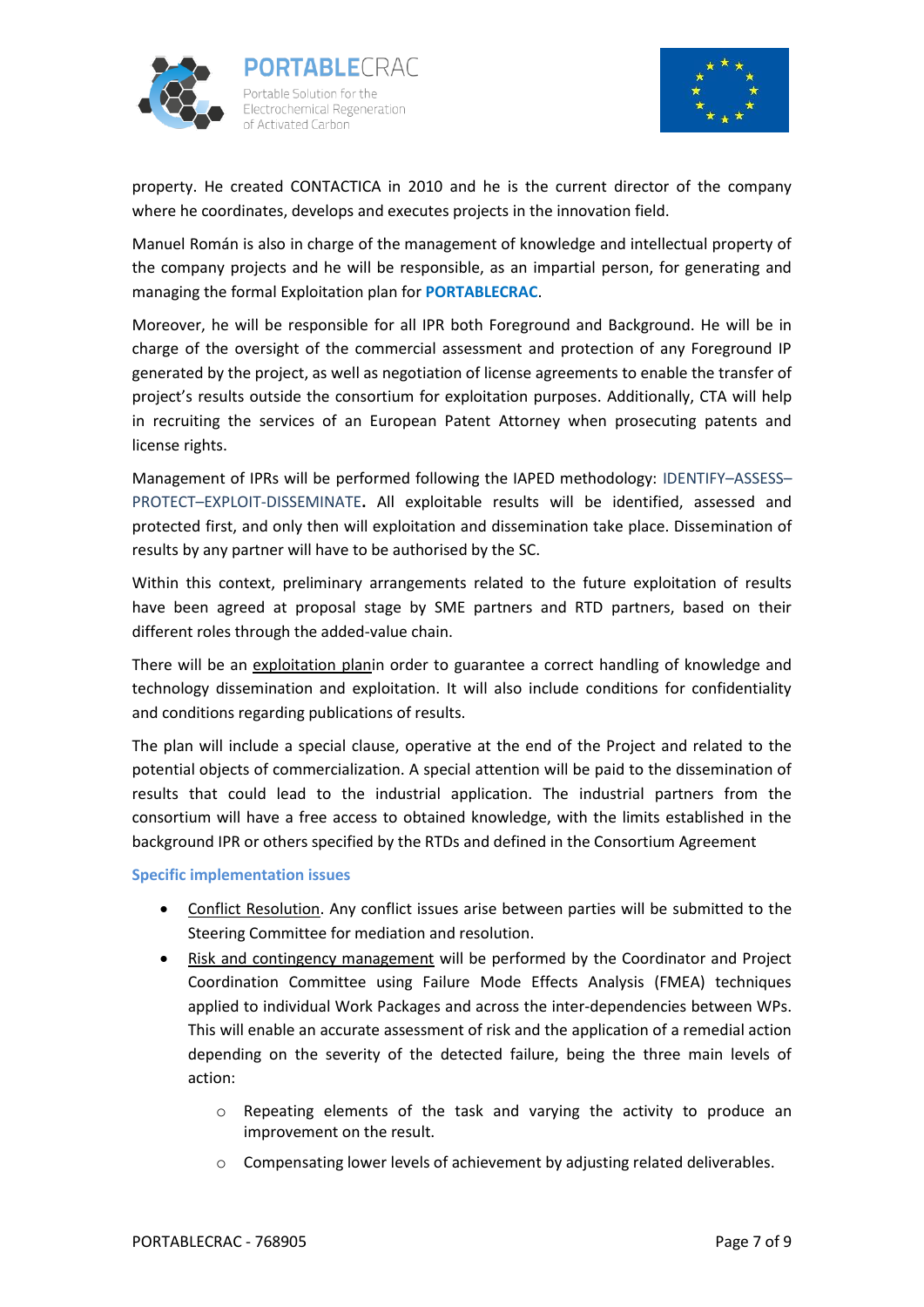



#### Applying an alternative development route.



#### **MEETINGS AND CONSORTIUM COMMUNICATION**

#### **Communication**

All formal communication within the project will be monitored and managed through a project website. This website will consist of a number of spaces designated to individual work packages within the project, with a designated password-protected access. Documents will be uploaded to the webpage by the partners themselves. Once a document is uploaded, a confirmation must be send to the other partners.

The website will also have a public part, in which there will be information about the project and the consortium, as well as other contents of interest related to the project.

The portal will be administered by the Project Coordinator or a designated Portal Manager, who will support its setting-up based on its wide expertise on web-based project management tools.

All the e-mails sent among the partners will be automatically copied and forwarded to the coordinator in order to keep him informed about the situation and the progress (or problems) of the project. A special coding system will be used to control the mailing to the partners and the coordinator. Besides, all e-mails among partners within a specifically WP will be automatically copied and forwarded to the WP leader.